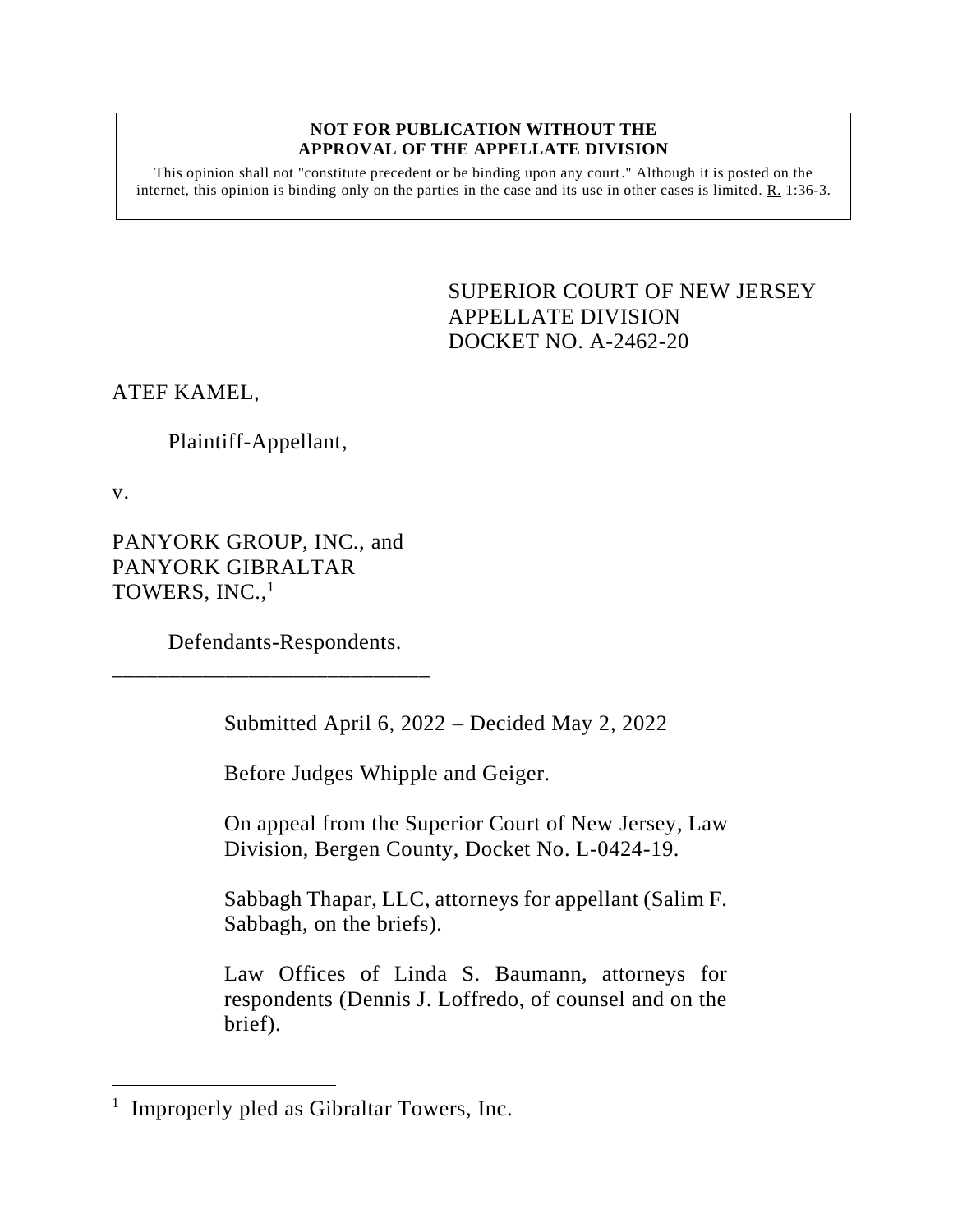Plaintiff Atef Kamel, a residential tenant in a building owned by defendants Panyork Group Inc. and Panyork Gibraltar Tower, Inc., appeals an April 5, 2021 order entering summary judgment in this slip and fall case. We affirm.

The following facts are derived from the evidence submitted in support of and in opposition to the summary judgment motion, which we view in the light most favorable to plaintiff. Brill v. Guardian Life Ins. Co. of Am., 142 N.J. 520, 540 (1995). When reviewing a grant of summary judgment, this court uses the same standard as the trial court. Globe Motor Co. v. Igdalev, 225 N.J. 469, 479 (2016).

On August 19, 2017, at approximately 10:40 p.m., plaintiff slipped and fell down multiple steps in the building's stairwell while he was taking out his recycling. Plaintiff claims his slip and fall was caused by a combination of an unknown, oily liquid on the floor and a broken light in the stairwell. At the time of plaintiff's accident, every tenant including plaintiff was limited in using the building's elevators because of an elevator modernization project. Tenants could use the elevators but only with the assistance of building staff. Tenants were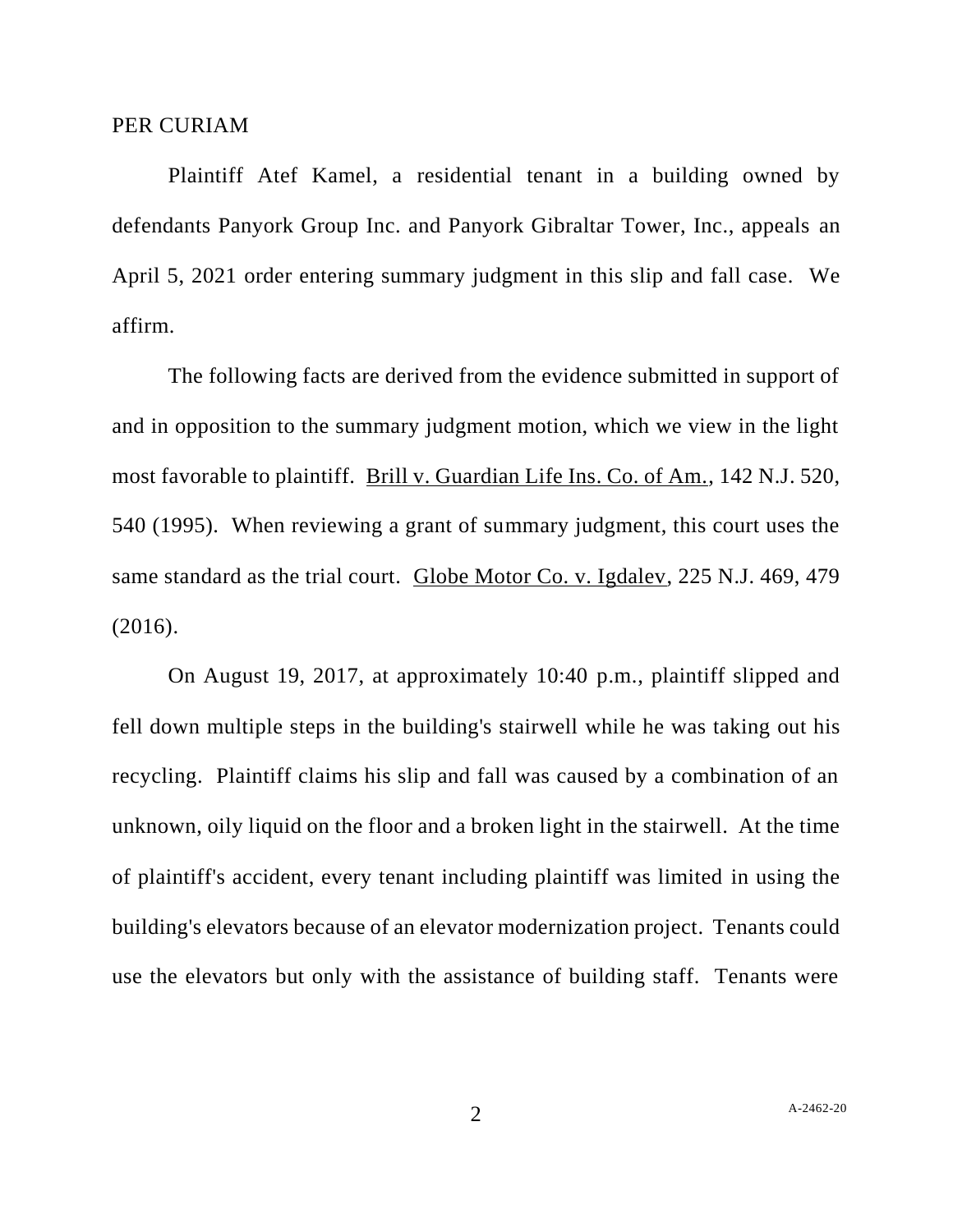requested to dispose of their own recycling in designated areas. They also had the option of leaving the recycling in trash rooms on their respective floors.

The superintendent of the building, Jose Lopez, oversaw maintenance. He testified in his deposition that he works Mondays through Fridays from 8:00 a.m. to 4:30 p.m. in the building, as does his assistant. His testimony explained that although he only works Monday through Friday, he was working on Saturday August 19 because of the elevator project. He had an employee handbook, but it did not give instructions about inspecting the stairwells nor did Lopez give training about it.

Lopez inspected the stairwells around four times a day regularly, because he and his assistant use the stairs themselves. The stairwell was also inspected every day between 9 a.m. and Noon when they took care of the garbage. On August 19, he finished work at around 8:00 p.m.; he did not detect any spills in the stairwell and the lights were functioning properly. He also testified that the last time the stairwell was inspected was at 4 p.m., and his assistant inspected it again at 5 p.m. When plaintiff called the police to report his accident, Lopez was notified of the spill by the fire department, and he immediately cleaned it. He also fixed the light. He did not think that the spill was caused by plaintiff's recycling bags.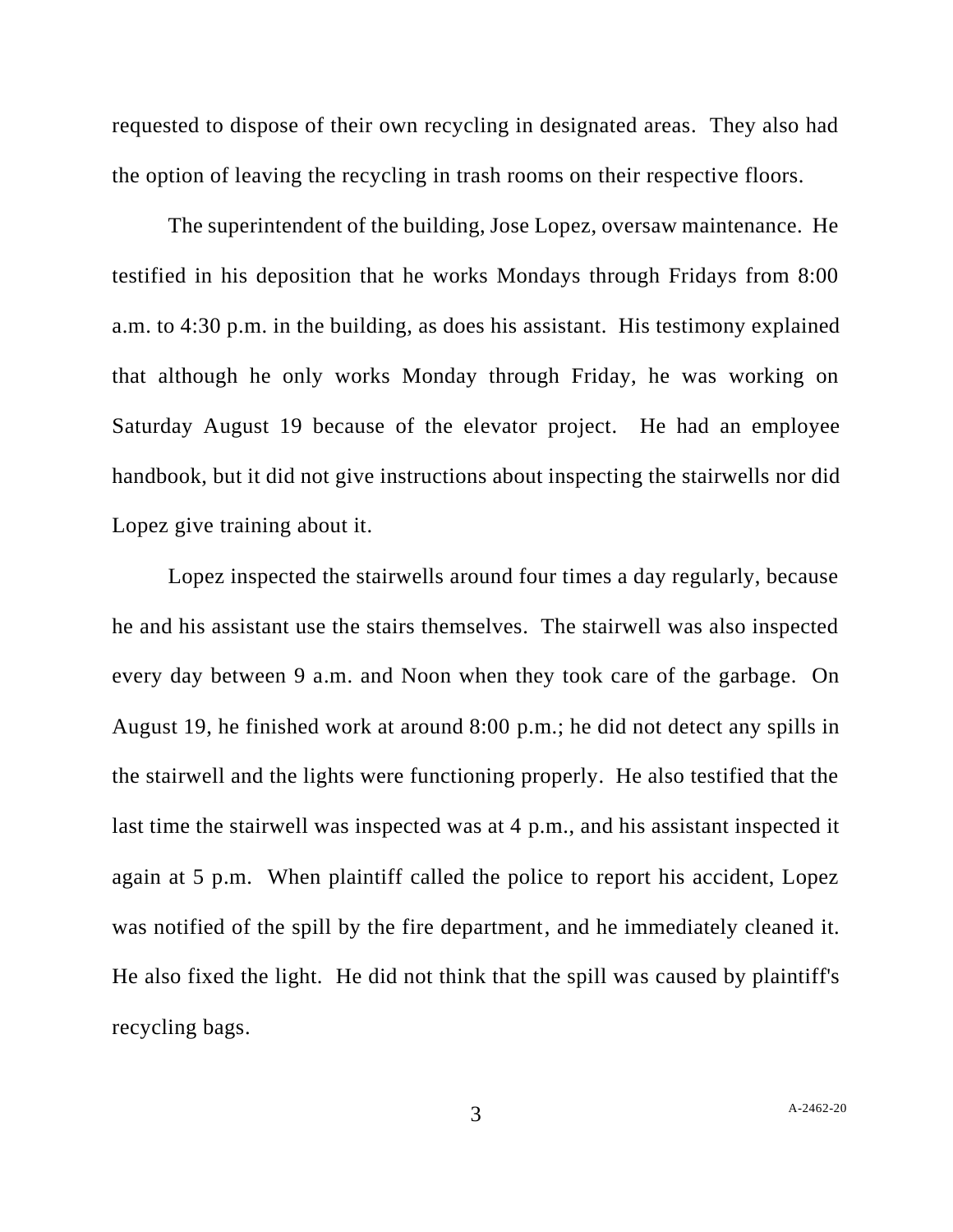The property manager, Lisa Deanne, also testified in a deposition that the maintenance workers only work from Monday through Friday and did so during the time of the incident. Nightly inspections were not routine. She explained that although the superintendents receive training, it is on-the-job training; there is no type of log for ordinary maintenance; and inspections are generally not done on weekends. However, when reports are made by tenants, those issues are taken care of immediately.

As a result of the fall, plaintiff underwent a C4-C5 and C5-C6 anterior cervical decompression and fusion. He experienced complications from the surgery but ultimately recovered. He will have to have physical therapy and take pain medication for the rest of his life. According to plaintiff's neurosurgeon, he did not have any previous neck injuries or neck pain before his fall.

Plaintiff filed a complaint seeking damages for the injuries he sustained. On October 16, 2020, prior to the end of discovery, defendants moved for summary judgment. On April 5, 2021, the trial court granted summary judgment, explaining that plaintiff did not offer any evidence that could "establish when the alleged spill of the oily substance occurred, or when the stairwell light was damaged. There were no calls or complaints registered by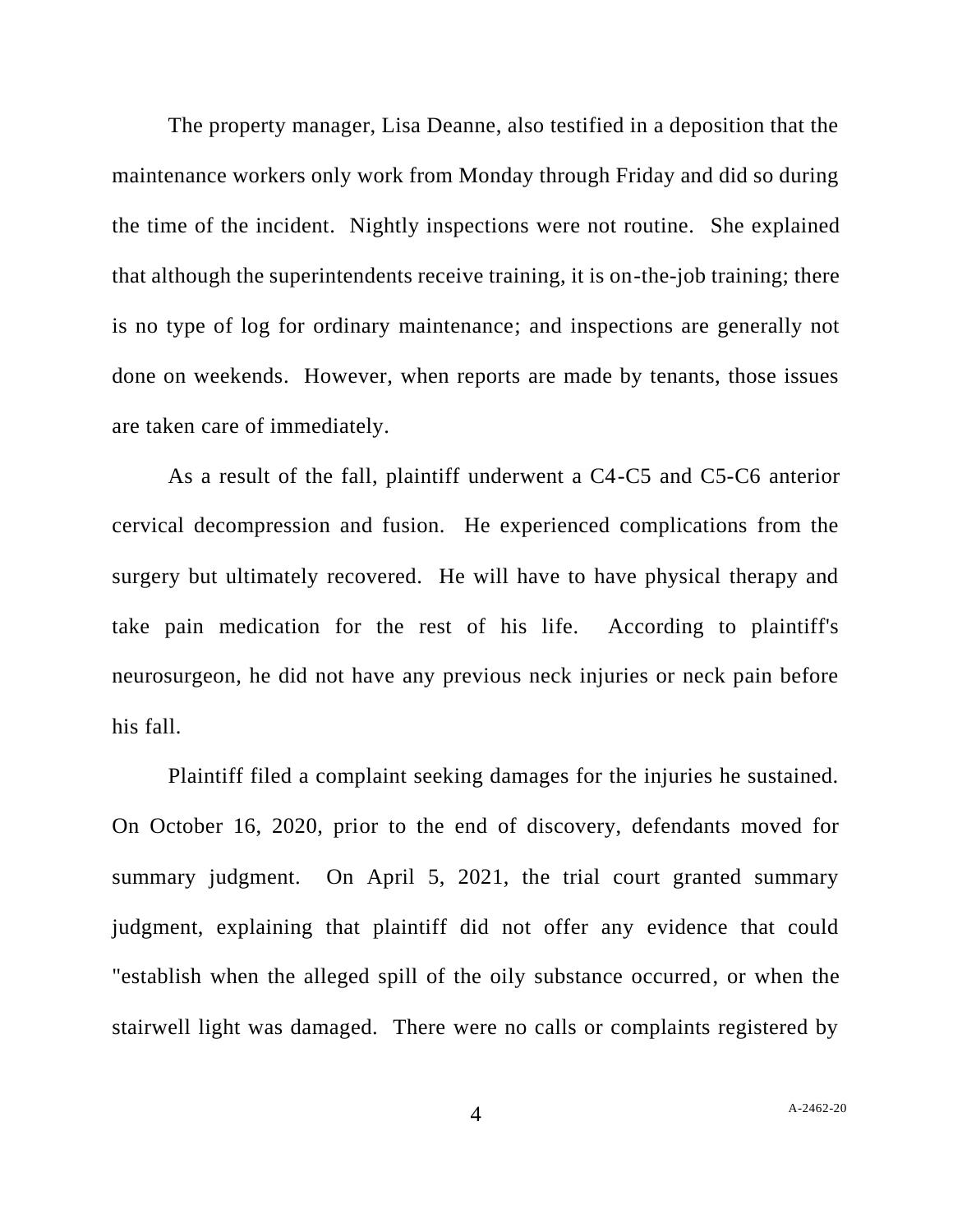anyone, to anyone, reporting either the spill or the light malfunction at any time

before the accident." The court also found that plaintiff is not

able to establish that anyone observed the spill before plaintiff fell, nor, even if the light was out before 9:00 p.m., that anyone notified defendants of that before the fall. Plaintiff does not have an expert to testify about apartment building maintenance, or to offer guidelines about a standard for inspections or their frequency. He nonetheless argues a jury could find defendants failed to inspect reasonably, and that if they had inspected, they might have discovered the dangerous condition. Because he cannot establish when the condition developed, he cannot establish what inspection schedule would have uncovered the problem.

This appeal followed. We review the trial court's grant or denial of a motion for summary judgment de novo. Branch v. Cream-O-Land Dairy, 244 N.J. 567, 582 (2021). When reviewing a grant of summary judgment, we apply the same standard as the motion judge and consider "whether the competent evidential materials presented, when viewed in the light most favorable to the non-moving party, are sufficient to permit a rational factfinder to resolve the alleged disputed issue in favor of the non-moving party." Brill, 142 N.J. at 540; accord Rozenblit v. Lyles, 245 N.J. 105, 121 (2021).

A question cannot go to the jury if a finding in plaintiff's favor could be reached only by speculation. See Battaglia v. United Parcel Serv., Inc., 214 N.J. 518, 554-55 (2013) (affirming the appellate court's decision that determined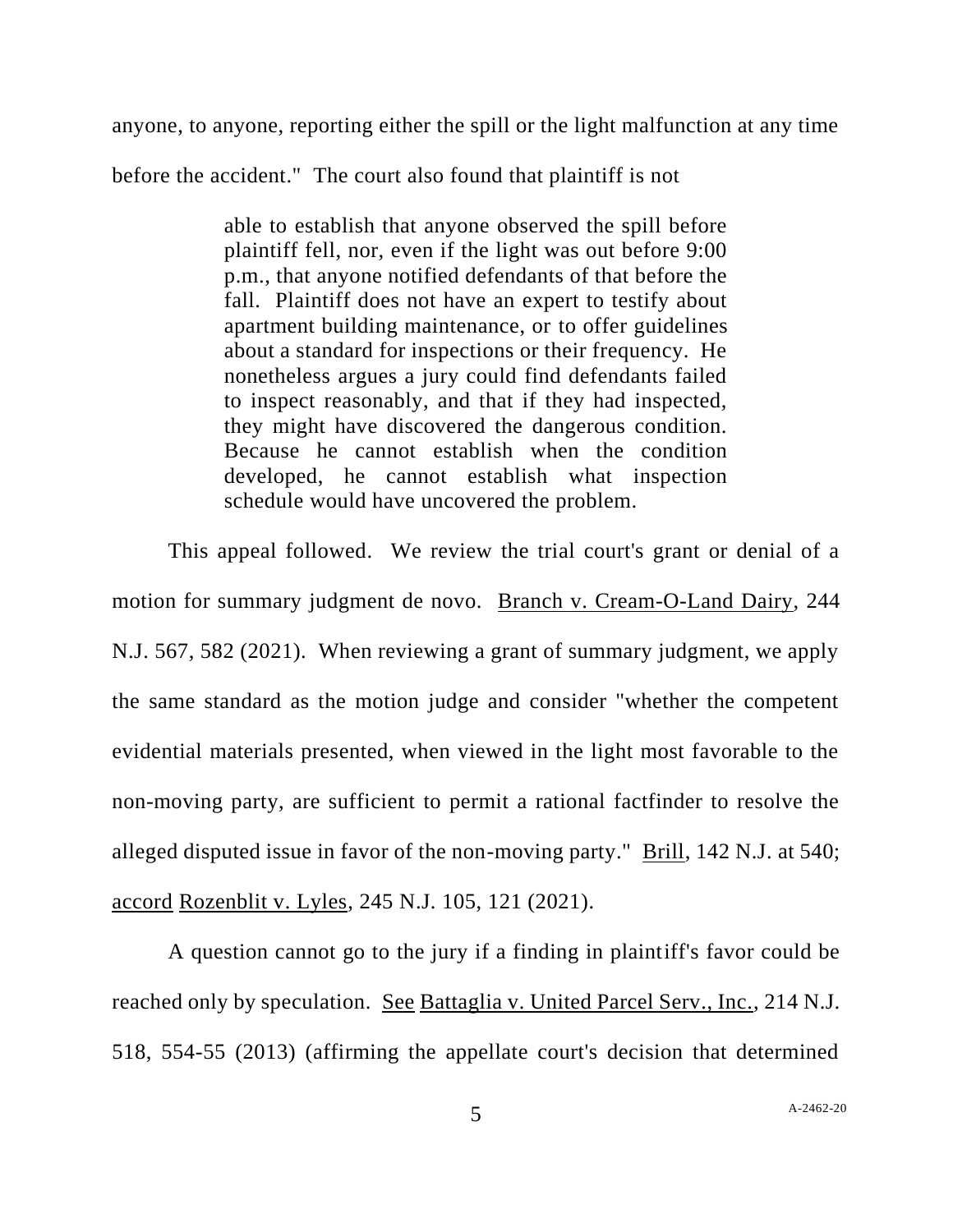certain jury charges improperly permitted a jury verdict based on speculation); Rempfer v. Deerfield Packing Corp., 4 N.J. 135, 145 (1950) ("The jury cannot indulge in mere speculation and surmise . . . ."); Brindley v. Firemen's Ins. Co. of Newark, 35 N.J. Super. 1, 9 (App. Div. 1955) ("The jury must not be left to mere conjecture or speculation. . . ."). Similarly, speculation is insufficient to defeat summary judgment. Merchs. Express Money Ord. Co. v. Sun Nat'l Bank, 374 N.J. Super. 556, 563 (App. Div. 2005).

To establish a prima facie case of negligence, the plaintiff has the burden to show that defendant: (1) owed plaintiff a duty of care; (2) breached that duty; and (3) that proximately caused plaintiff's damages. D'Alessandro v. Hartzel, 422 N.J. Super. 575, 579 (App. Div. 2011). "Under the common law of premises liability, a landowner owes increasing care depending on whether the visitor is a trespasser, licensee or social guest, or business invitee." Sussman v. Mermer, 373 N.J. Super. 501, 504 (2004); see also Rowe v. Mazel Thirty, LLC, 209 N.J. 35, 43 (2012) (explaining the common law classifications of invitee, licensee, and trespasser). Tenants are considered business invitees of the landlord in the common areas of the apartment complex. Gonzalez v. Safe & Sound Sec. Corp., 185 N.J. 100, 121 (2005).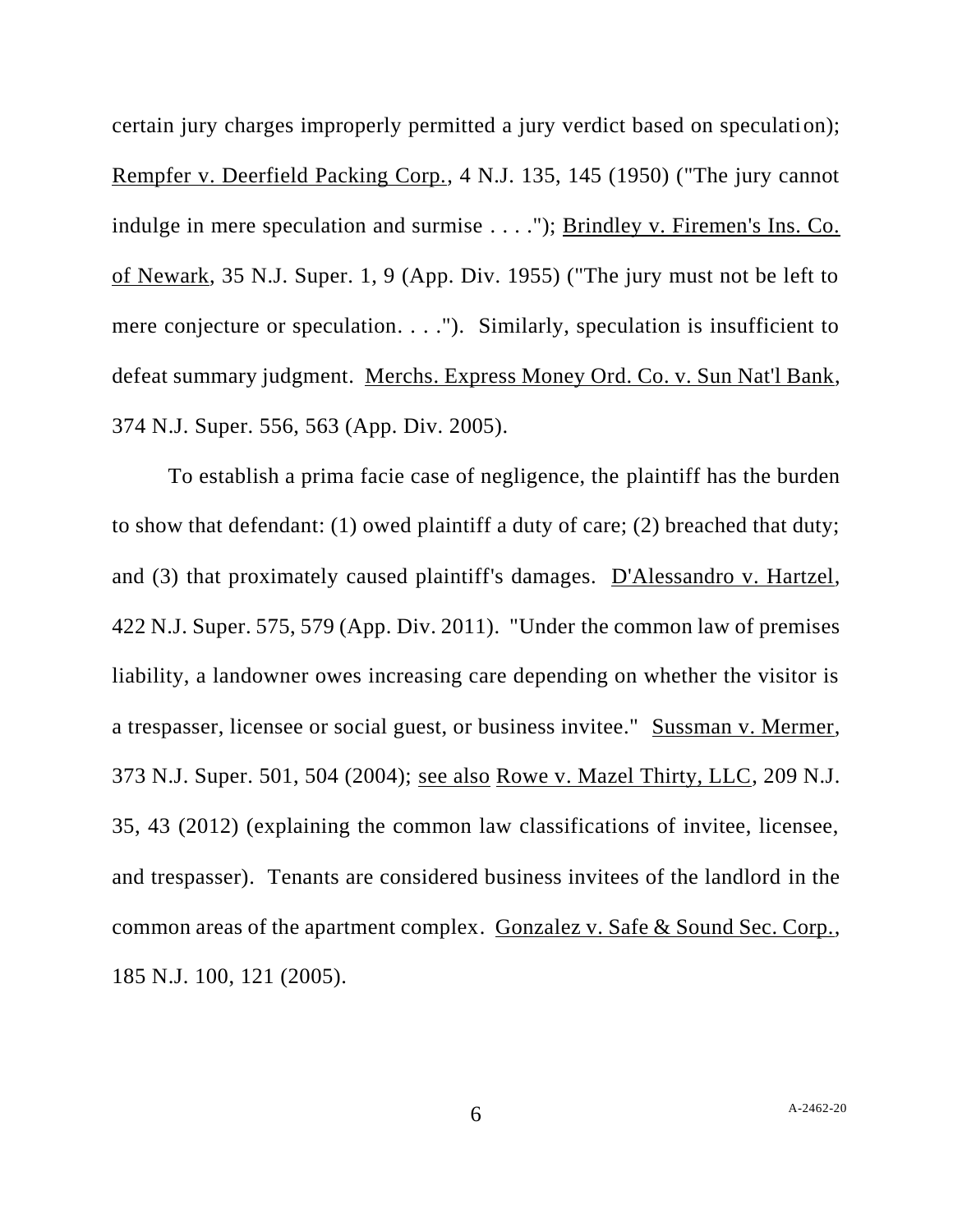Under the duty element, a property owner owes a business invitee "reasonable care to make the premises safe, including the duty to conduct a reasonable inspection to discover defective conditions." D'Alessandro, 422 N.J. Super. at 579 (quoting Daggett v. Di Trani, 194 N.J. Super. 185, 192 (App. Div. 1984)); see also Scully v. Fitzgerald, 179 N.J. 114, 121-22 (2004) ("A landlord has a duty to exercise reasonable care to guard against foreseeable dangers arising from use of portions of the rental property over which the landlord retains control."). Thus, the owner owes an affirmative duty to inspect the premises and is "require[d] . . . to discover and eliminate dangerous conditions, to maintain the premises in safe condition, and to avoid creating conditions that would render the premises unsafe." Nisivoccia v. Glass Gardens, Inc., 175 N.J. 559, 563 (2003) (citing O'Shea v. K. Mart Corp., 304 N.J. Super. 489, 492-93 (App. Div. 1997)).

Owners of a premises are generally not liable for injuries caused by a defect if they have no actual or constructive notice and no reasonable opportunity to discover the defect. See ibid. "The absence of such notice is fatal to [a] plaintiff's" premises liability claim. Arroyo v. Durling Realty, LLC, 433 N.J. Super. 238, 243 (2013) (citing Nisivoccia, 175 N.J. at 563). "The mere '[e]xistence of an alleged dangerous condition is not constructive notice of it.'"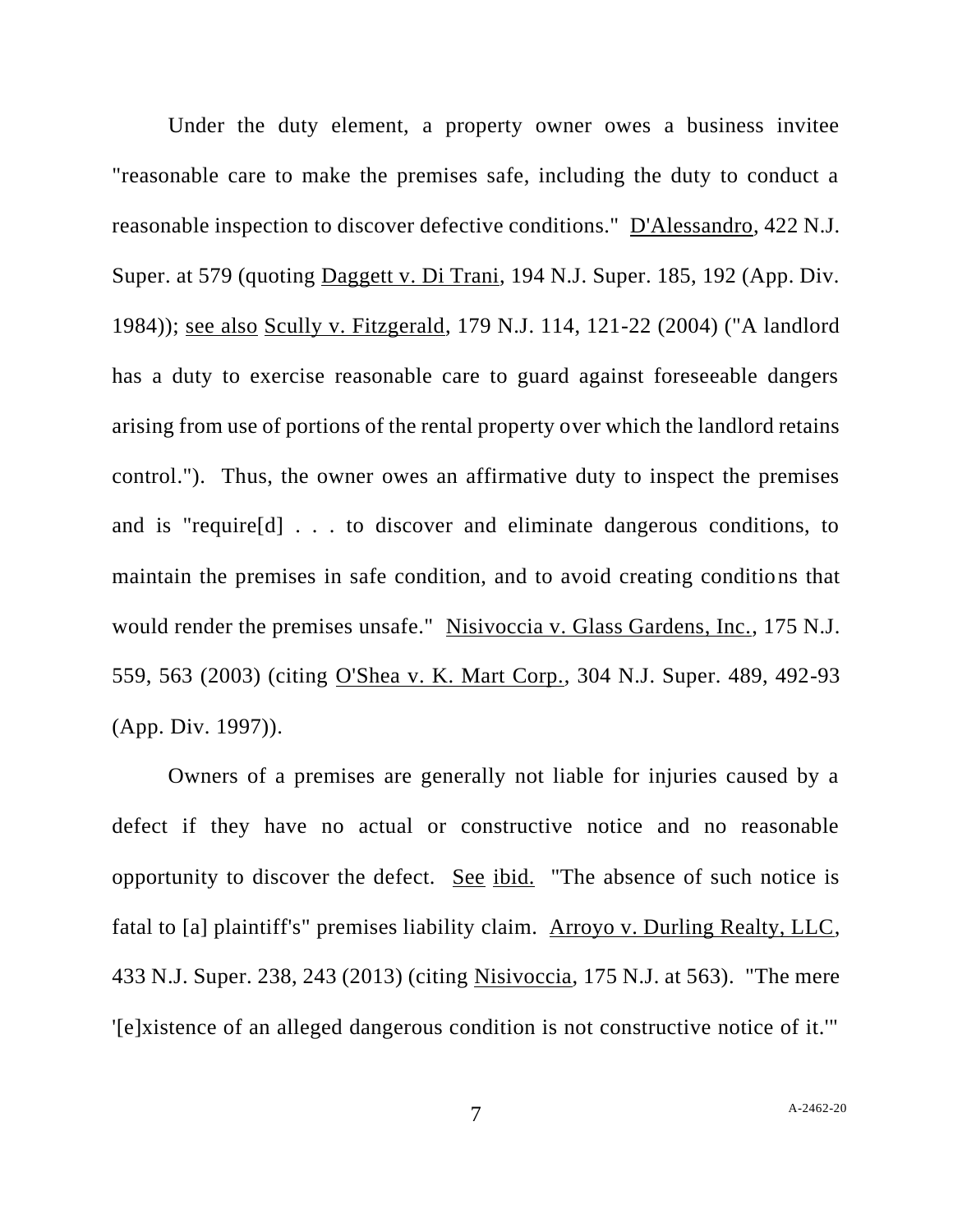Ibid. (alteration in original) (quoting Sims v. City of Newark, 244 N.J. Super. 32, 42 (Law Div. 1990)).

"A defendant has constructive notice when the condition existed 'for such a length of time as reasonably to have resulted in knowledge and correction had the defendant been reasonably diligent.'" Troupe v. Burlington Coat Factory Warehouse Corp., 443 N.J. Super. 596, 602 (App. Div. 2016) (quoting Parmenter v. Jarvis Drug Stores, Inc., 48 N.J. Super. 507, 510 (App. Div. 1957)). "Constructive notice can be inferred in various ways[,]" including from the "characteristics of the dangerous condition giving rise to the slip and fall . . . or [from] eyewitness testimony . . . ." Ibid. (internal citations omitted).

Under the first element, there is no dispute as to the duty of care because plaintiff was a tenant of defendants' property. Plaintiff's claim fails, however, because plaintiff has not demonstrated that defendants had actual or constructive notice of the spilled liquid spilled or broken light in the stairwell.

It was plaintiff's burden to prove that had defendants inspected the stairwell, they would have found the dangerous condition and fixed it within a reasonable time. Plaintiff has provided no facts to support that theory beyond mere speculation. Taking everything in the light most favorable to plaintiff, even if Lopez and his assistant failed to keep the premises safe, and only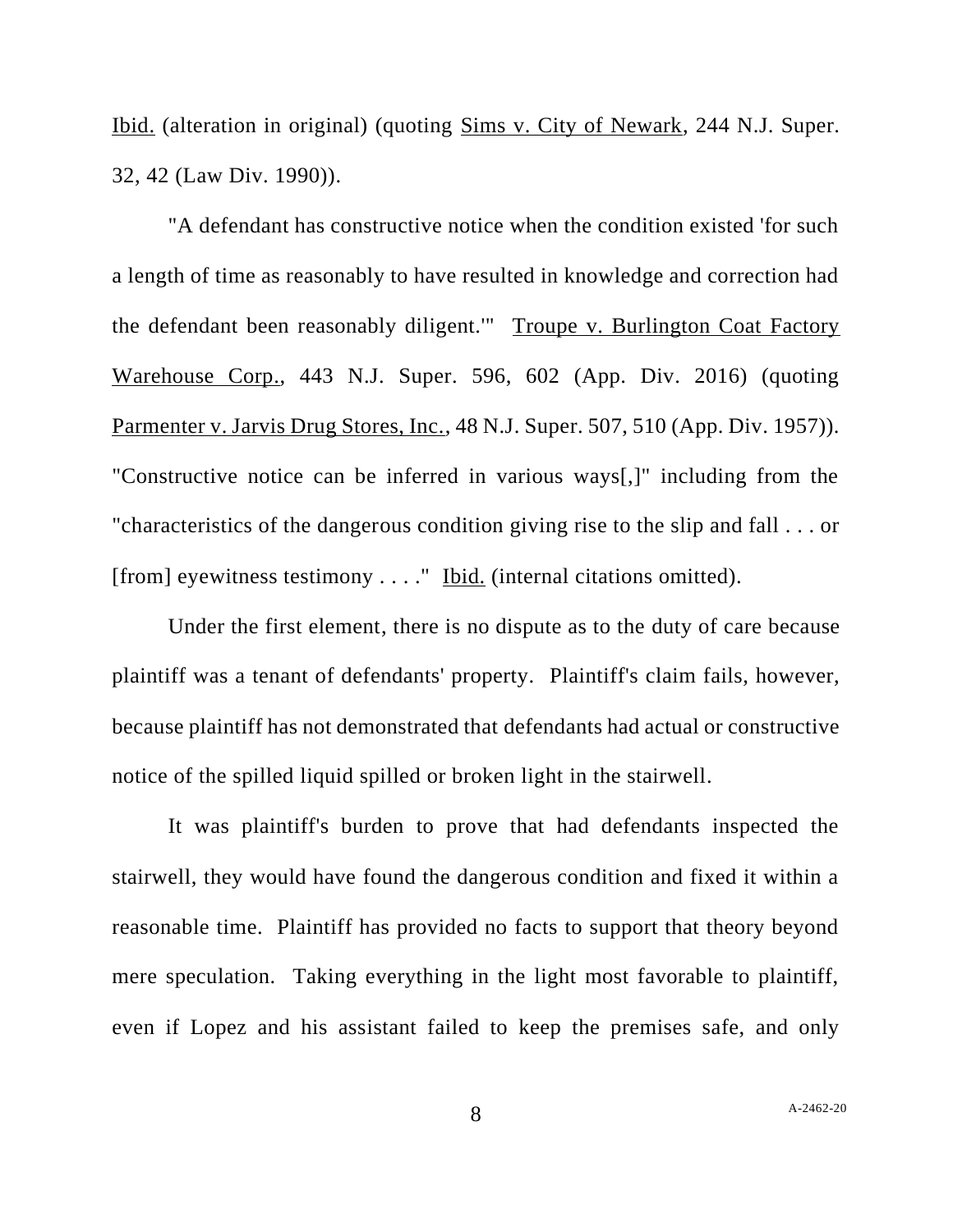inspected the stairwell that Friday, they were not on actual or constructive notice about the spill and the broken light. When they finished work that Friday, there was nothing wrong in the stairwell. No other tenants reported anything wrong with the stairwell on Saturday for the defendants to fix within a reasonable time. There are also no witnesses who can testify to the fact that defendants had constructive notice.

Plaintiff argues that the light had been broken once before, but this does not provide constructive notice to defendants to fix it in this specific instance, as the light that was broken before was fixed after plaintiff reported it to Lopez. Lopez, as well as Deanne, testified that reported maintenance issues are always fixed either immediately or within the next business day. There was no report of anything wrong, nor did Lopez or his assistant see anything wrong, on Friday August 18 or Saturday August 19. Plaintiff could not prove that anyone reported the deficiencies in the stairwell to Lopez or his assistant or that had they inspected it a few hours earlier, they would have noticed the defects. Taking all of this into account, with all inferences in favor of plaintiff, summary judgment was still proper for defendants here.

We also reject plaintiff's argument that the mode-of-operation standard should be expanded to fit the landlord/tenant relationship where it has not been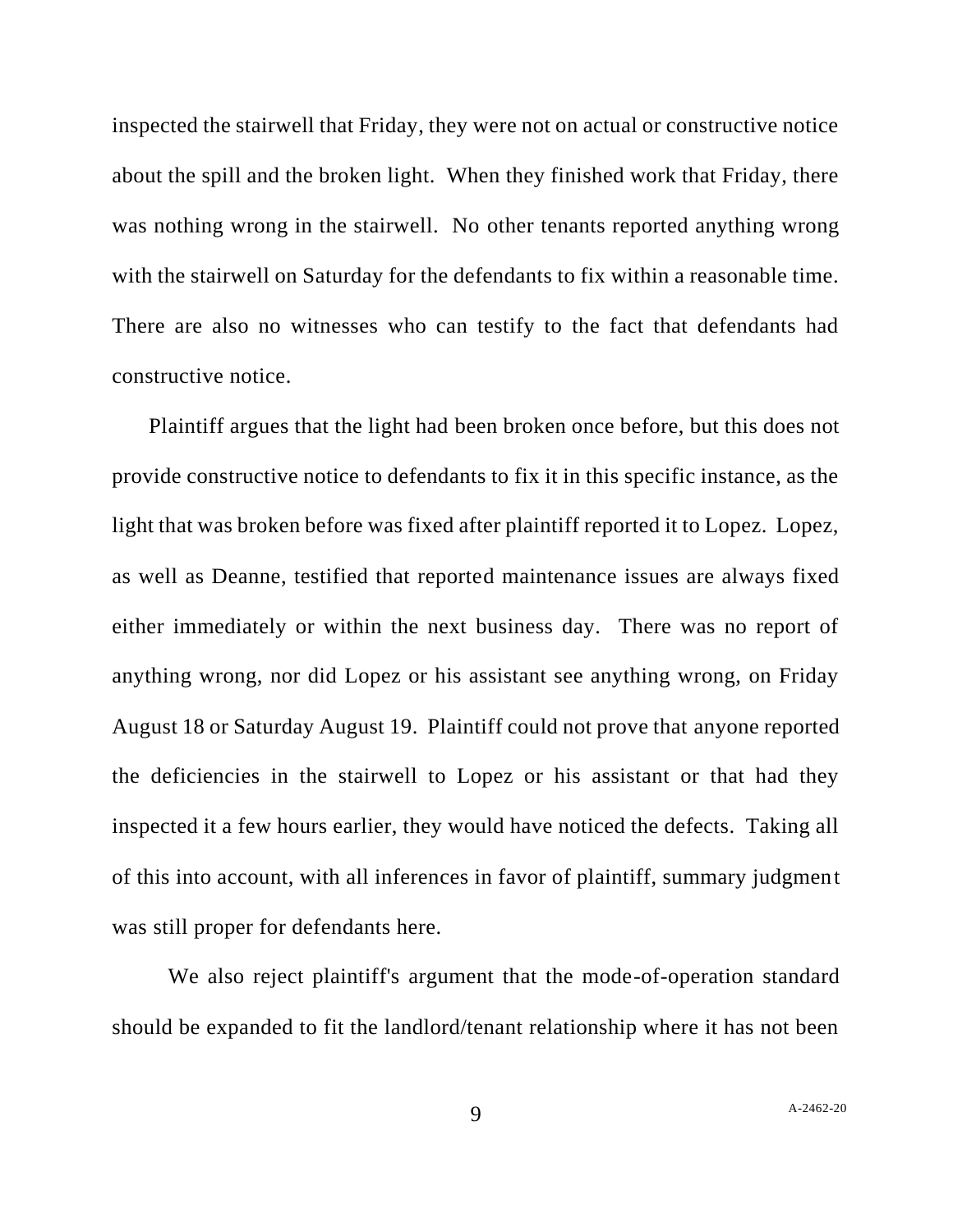previously. The mode-of-operation rule is a "'special application of foreseeability principles' because of the risks posed by self-service and 'not a general rule of premises liability.'" Id. at 604 (quoting Prioleau v. Kentucky Fried Chicken, Inc., 223 N.J. 245, 262 (2015)).

The rule provides an inference of negligence against a defendant business establishment by relieving a plaintiff of proving the defendant had actual or constructive notice of a particular dangerous condition if the defendant's mode of-operation created the condition that caused the accident. Prioleau, 223 N.J. at 248. Our Supreme Court emphasized in Prioleau that the mode-of-operation rule does not apply where there is no evidence that the "plaintiff's accident ... bears the slightest relationship to any self-service component of defendant's business." See id. at 264. The rule was inapplicable where a plaintiff alleged that her slip and fall at a fast-food restaurant was caused by either grease tracked on the floor by employees working in the kitchen or patrons tracking water into building during rainy weather. Id. at 264-65.

Our courts have "never . . . expanded [the mode-of-operation rule] beyond the self-service setting, in which customers independently handle merchandise without the assistance of employees or may come into direct contact with product displays, shelving, packaging, and other aspects of the facility that may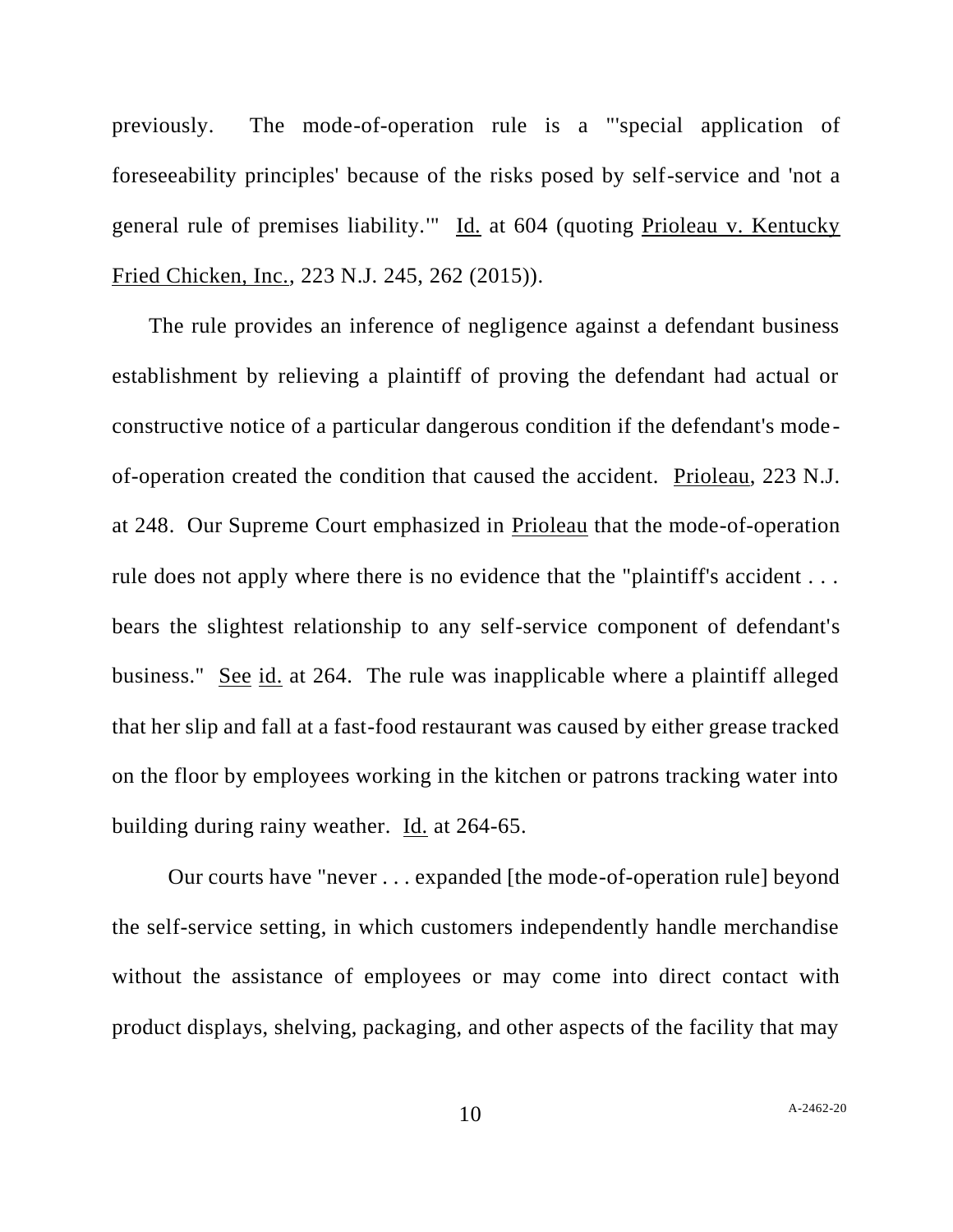present a risk." Troupe, 443 N.J. Super. at 603-04 (quoting Prioleau, 223 N.J. at 261-62).

The trial court explicitly rejected this argument because mode-ofoperation does not apply to landlord/tenant cases. Mode-of-operation is a specific, niche rule laid out where a plaintiff is injured due to businesses where customers must engage in some type of self-service. Here, plaintiff argues that tenants being asked to take out their own recycling constitutes self-service. We disagree. This was a temporary solution to the elevators being out, not a core function of defendants' business. Plaintiff had the option of leaving the trash on his floor for maintenance to dispose of and chose to take the stairs. The modeof-operation argument does not apply here.

Finally, plaintiff argues for the first time on appeal that defendants violated N.J.A.C. 5:10-11.3(a)(2) for maintenance of hotels and multiple dwellings, which states:

> (a) The person in regular attendance on the premises and responsible for providing janitorial or maintenance duties as required by this subchapter shall provide the following services:

> > . . . .

2. Providing regular daily care for all common areas including removal of garbage, litter or other accumulations . . . .